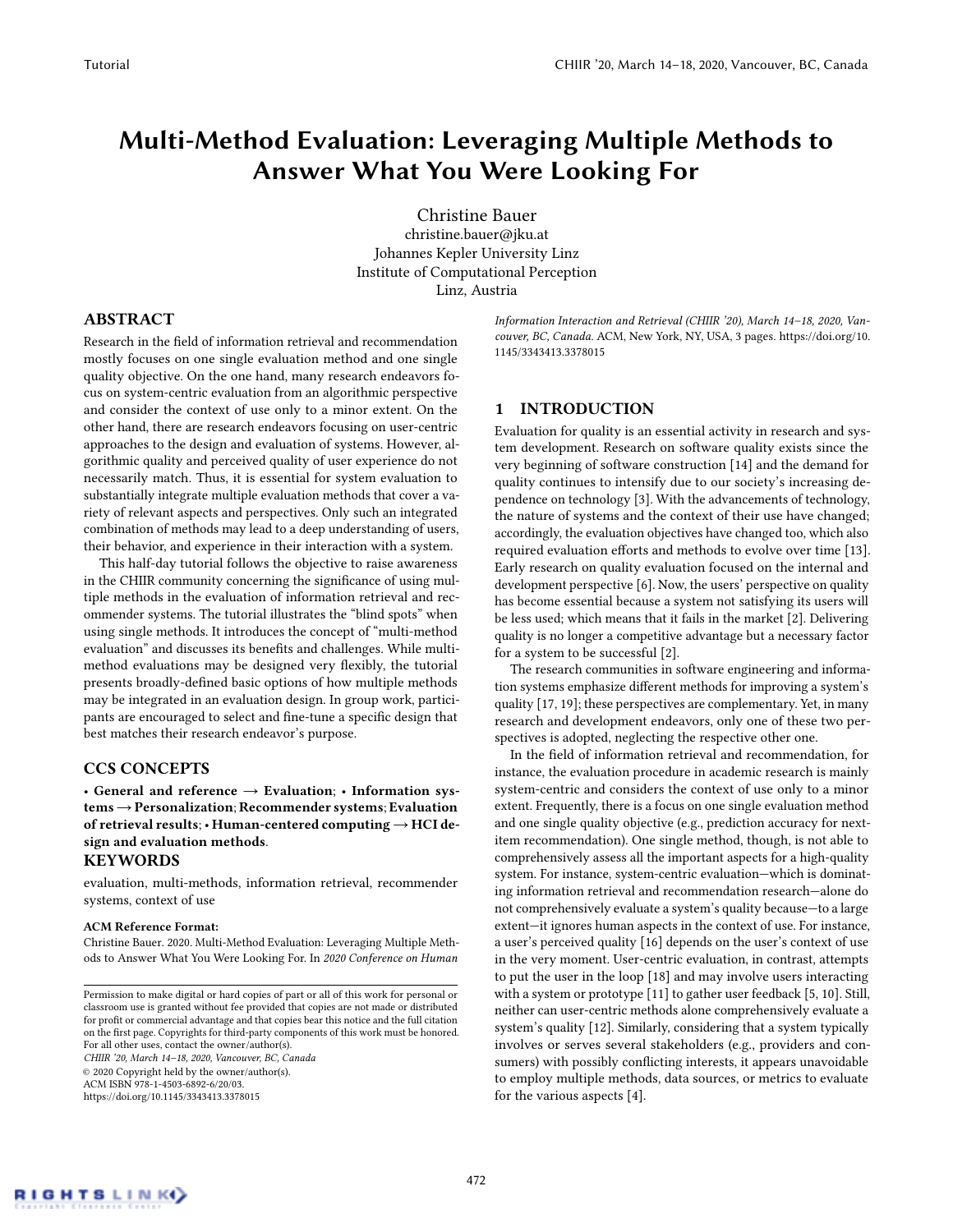One promising solution for comprehensive evaluation is to integrate and utilize multiple different evaluation methods, covering a variety of relevant aspects and perspectives; such multi-method evaluation allows for getting a richer picture of a system's impacts. While this tutorial focuses on the fields of information retrieval and recommendation, multi-method evaluation is a promising strategy for assessing the quality of systems in general.

# 2 MOTIVATION

For the scope of this work, the term multi-method evaluation refers to an evaluation that integrates at least two different evaluation methods to gather a richer and more integrated picture of a system's quality in the context of use. The idea to combine different research methods is not essentially new. Mixed methods research [\[8\]](#page-2-15), for instance, is a research approach where researchers collect and analyze both quantitative and qualitative data within the same study.

Multi-method evaluation is highly related to mixed method research, but broadens the spectrum. While mixed methods research refers to the combination of least one quantitative and at least one qualitative method, the idea of multi-method evaluations is not restricted to combining solely (and strictly) quantitative and qualitative methods: multi-method evaluation may integrate several quantitative methods, or several qualitative methods, or combine both.

For multi-method evaluation, we observe a similar phenomenon as for mixed methods research: While attracting considerable interest, it seems that it is rarely brought into practice [\[1,](#page-2-16) [15\]](#page-2-17). From a practical point of view, the reasons for the low adoption of evaluations that leverage multiple methods are manifold, including higher costs (in terms of time and money), a higher level of complexity, a wider set of skills required compared to adopting only one method [\[7\]](#page-2-18).

This tutorial addresses the skills aspect and aims to contribute the education basis for adopting multi-method evaluation for information retrieval and recommender systems.

#### 3 OBJECTIVES

This half-day tutorial follows the objective to raise awareness in the CHIIR community concerning the significance of using multiple methods in the evaluation of information retrieval and recommender systems. The goals of this tutorial are to point to the "blind spots" in single-method evaluations and their risks involved, introduce to multi-method evaluation, show various approaches how multiple methods may be integrated, provide participants the opportunity to apply these approaches to their individual research endeavors, and receive feedback from their peers.

#### 4 FOCUS

Tutorial contents. This tutorial is planned to be very interactive and tailored to the participants' research endeavors. After raising awareness about the "blind spots" in single-method evaluation and an introduction to multi-method evaluation, participants are encouraged to apply the approaches to their individual research endeavors, discuss their ideas with their peers in small groups, and receive feedback. The structure of the group tasks will strongly

| Table 1: Tutorial topics and activities |  |
|-----------------------------------------|--|
|-----------------------------------------|--|

<span id="page-1-0"></span>

| Topic                                                                                      | Actors              |
|--------------------------------------------------------------------------------------------|---------------------|
| Welcome words and breaking the ice                                                         | Facilitator         |
| Motivation, including an illustration of the<br>"blind spots" of single-method evaluations | Facilitator         |
| Introduction to multi-method evaluation.<br>its benefits and challenges                    | Facilitator         |
| Introduction to "the convergent parallel<br>design"                                        | Facilitator         |
| Task description                                                                           | Facilitator         |
| Interactive group discussion                                                               | Group               |
| Discussion in plenum                                                                       | Group               |
|                                                                                            |                     |
| Introduction to "the sequential design"                                                    | Facilitator         |
| Interactive group discussion                                                               | Group               |
| Discussion in plenum                                                                       | Group & Facilitator |
| Introduction to "the embedded design"                                                      | Facilitator         |
| Interactive group discussion                                                               | Group               |
| Discussion in plenum                                                                       | Group & Facilitator |
| Introduction to "the multi-phase design"                                                   | Facilitator         |
| Interactive group discussion                                                               | Group               |
| Discussion in plenum                                                                       | Group & Facilitator |

orientate on the mixed-methods research designs by Creswell and colleagues [\[8,](#page-2-15) [9\]](#page-2-19). The program of topics and activities is outlined in Table [1](#page-1-0) (interactive activities are marked with gray background).

Learning outcome. The goals of this tutorial are the following:

- (i) to raise awareness of the existence and risks of "blind spots" in single-method evaluations,
- (ii) to introduce to multi-method evaluation,
- (iii) to show various approaches how multiple methods may be integrated,
- (iv) to provide participants the opportunity to apply these approaches to their individual research endeavors, and
- (v) to receive feedback from their peers.

In the ideal case, a participant leaves the tutorial with a concrete multi-method evaluation design in mind. In the second-best case, a participant knows that he/she/they want to choose another option for a thought-through reason.

# 5 MATERIALS

After the tutorial, the tutorial slides will be publicly available at  $multimethods.info<sup>1</sup>$  $multimethods.info<sup>1</sup>$  $multimethods.info<sup>1</sup>$  and on SlideShare<sup>[2](#page-1-2)</sup>.

It is warmly welcome (but not required) that participants prepare a small task before the tutorial:

<span id="page-1-1"></span><sup>1</sup><https://multimethods.info>

<span id="page-1-2"></span><sup>2</sup><https://www.slideshare.net/>